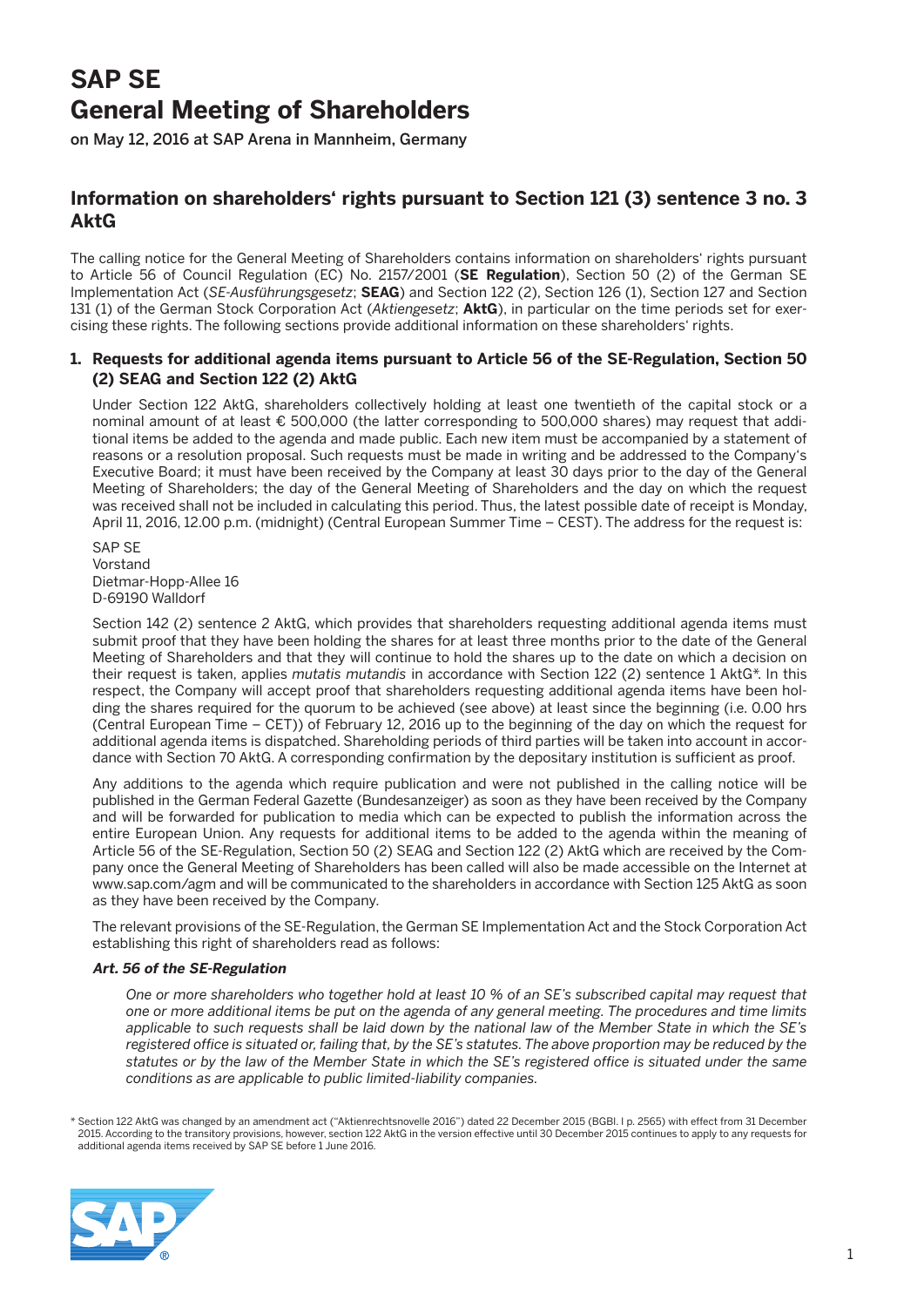#### **Section 50 SEAG Convening and adding items to the agenda upon minority request**

- *(1) One or more shareholders holding at least 5 % of the registered share capital may request that a general meeting be convened and the agenda therefor be drawn up pursuant to Article 55 of the Regulation.*
- *(2) One or more shareholders holding at least 5 % of the registered share capital or a nominal amount of at least 500 000 Euro may request that one or more additional items be put on the agenda of any general meeting.*

#### **Section 122 AktG\* Calling upon minority request (extract)**

- *(1) A general meeting of shareholders shall be called if shareholders collectively holding at least one twentieth of the capital stock submit a written request for such meeting to be called, stating the purpose and reasons of such meeting; such request shall be directed to the executive board. The articles of incorporation may provide that the right to call a general meeting of shareholders shall require another form or the holding of a lower portion of the capital stock. Section 142 (2) sentence 2 shall apply accordingly.*
- *(2) In the same manner, shareholders collectively holding at least one twentieth of the capital stock or a nominal amount of at least € 500,000 may request that additional items be added to the agenda and made public. Each new item must be accompanied by a statement of reasons or a resolution proposal. The request within the meaning of sentence 1 must be received by the company at least 24 days, or in the case of listed companies at least 30 days, prior to the date of the meeting; the day of receipt shall not be included in calculating this period.*

#### **Section 142 AktG Appointment of special auditors (extract; the relevant sentence is sentence 2 of paragraph (2), which is quoted in its context below)**

 *(2) If the general meeting of shareholders rejects a motion to appoint special auditors to audit any matter relating to the formation of the company or to the management of the company's business occurring within, but not before, the past five years, the court must, upon application by shareholders collectively holding at least one-hundredth of the capital stock or a nominal amount of at least € 100,000, appoint special auditors if there are facts which give reason to suspect that any person has acted in bad faith or in serious breach of the law or the articles of incorporation in connection with such matter; and the same applies to matters that occurred within, but not before, the past 10 years if at the time of occurrence the company was listed on a stock exchange. The applicants must submit proof that they have held such shares for at least three months prior to the date of the general meeting of shareholders and that they will hold these shares up to the date on which a decision on the application is taken. With respect to any agreement to avoid such special audit, Section 149 shall apply accordingly.*

#### **Section 70 AktG Computation of the Period of Share Ownership**

 *If the exercise of rights arising from a share requires that the shareholder has been the holder of such share for a certain period of time, the right to demand transfer of title from a credit institution, a financial services institute, or an enterprise operating under Section 53 (1) sentence 1 or Section 53b (1) sentence 1 or (7) of the Banking Act is deemed equivalent to ownership. The period during which the share was owned by a predecessor is attributed to the shareholder, provided that it has acquired the share without consideration from its fiduciary, as a successor in legal interest by operation of law, in connection with the liquidation of a community of interest, or as a result of a transfer of assets pursuant to Section 13 of the Insurance Supervision Act or Section 14 of the Building Loan Associations Act.*

# **2. Counter-motions and nominations pursuant to Section 126 (1) and Section 127 AktG**

 At the General Meeting of Shareholders, shareholders (entitled to attend) may put forward motions and, where appropriate, nominations relating to particular agenda items and the rules of procedure without any notice, publication or other special action being required prior to the General Meeting of Shareholders. This does not apply in the case of online participation. Counter-motions and nominations by shareholders may only be put to the vote if they are put forward during the General Meeting of Shareholders; this also applies if the relevant counter-motion or nomination has been published in accordance with Section 126 or Section 127 AktG, respectively.

<sup>\*</sup> Printed here in the version effective until 30 December 2015. Section 122 AktG was changed by an amendment act ("Aktienrechtsnovelle 2016") dated 22 December 2015 (BGBI. I p. 2565) with effect from 31 December 2015. According to the transitory provisions, however, section 122 AktG in the version<br>effective until 30 December 2015 continues to apply to any requests for

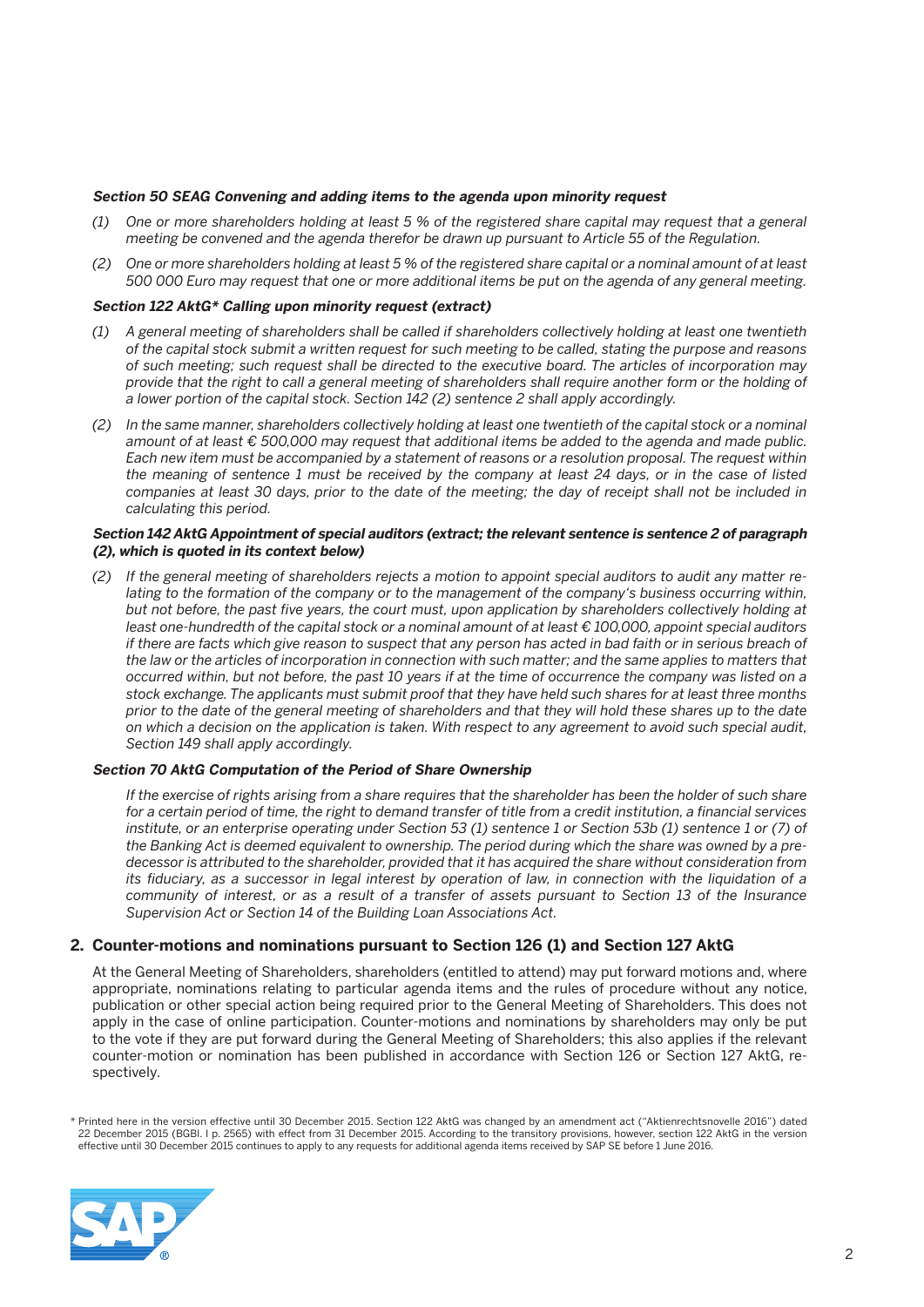Counter-motions within the meaning of Section 126 AktG regarding the proposals of the Executive Board and the Supervisory Board on any specific item on the agenda as well as nominations within the meaning of Section 127 AktG will be made accessible via the Internet at www.sap.com/agm, including the name of the shareholder concerned, the statement of reasons, which, however, is not required for nominations, and a statement, if any, by the management, if received by the end (i.e. 24.00 hrs (midnight) (CEST)) of April 27, 2016, at

 SAP SE Investor Relations Dietmar-Hopp-Allee 16 D-69190 Walldorf Fax: +49 (0) 62 27/7 - 4 08 05 E-mail: investor@sap.com

 and if the remaining requirements with regard to the Company's duty to provide access pursuant to Section 126 and Section 127 AktG are complied with. This duty creates a corresponding right of the shareholders to have their counter-motions and nominations made accessible. In addition to submission in good time at the above address, which is stated in the calling notice for this purpose, it is a requirement for the duty to provide access which applies to counter-motions within the meaning of Section 126 AktG, but not to nominations within the meaning of Section 127 AktG, that not only the actual counter-motion but also the related statement of reasons is received in good time at the above address. Even where the requirements set out above are met, there is no duty to make counter-motions and nominations accessible if the criteria defined in Section 126 (2) AktG are fulfilled, and in the case of nominations additionally if Section 127 sentence 3 AktG applies.

 The provisions of the Stock Corporation Act which form the basis of this right of shareholders, which also stipulate the conditions under which counter-motions and nominations need not be made accessible, are as follows:

# **Section 126 Motions by shareholders**

- *(1) Motions put forward by shareholders, including the name of the shareholder concerned, the statement of reasons and a statement, if any, by the management, shall be made accessible to the entitled persons named in Section 125 (1) to (3) subject to the conditions stipulated therein if, at least 14 days prior to date of the general meeting of shareholders, the shareholder submits a counter-motion, together with a statement of reasons, regarding a proposal by the executive board and supervisory board on any specific item on the agenda to the company at the address stated for this purpose in the calling notice. The day of receipt shall not be included in calculating this period. In the case of listed companies, access shall be provided via the company's website. Section 125 (3) shall apply accordingly.*
- *(2) A counter-motion and the related statement of reasons are not required to be made accessible*
	- *1. if the executive board would render itself liable to prosecution by providing such access,*
	- 2. if the counter-motion would result in a resolution by the general meeting of shareholders which is unlawful *or in breach of the articles of incorporation,*
	- *3. if the statement of reasons is manifestly incorrect or misleading in material aspects or if it is offensive,*
	- *4. if a counter-motion by the shareholder based on the same subject matter has already been made accessible pursuant to Section 125 in connection with a general meeting of shareholders of the company,*
	- *5. if the same counter-motion of the shareholder with essentially the same stated reasons was made accessible pursuant to Section 125 in the last five years in the context of at least two general meetings of shareholders of the company and less than one-twentieth of the capital stock represented voted for it at the general meeting of shareholders,*
	- *6. if the shareholder indicates that he will neither attend the general meeting of shareholders nor arrange for a representative to attend on his behalf, or*
	- *7. if the shareholder failed to file or cause to be filed on his behalf a counter-motion communicated by him in the past two years at two general meetings of shareholders.*

 *The statement of reasons is not required to be made accessible if it is longer than 5,000 characters in total.*

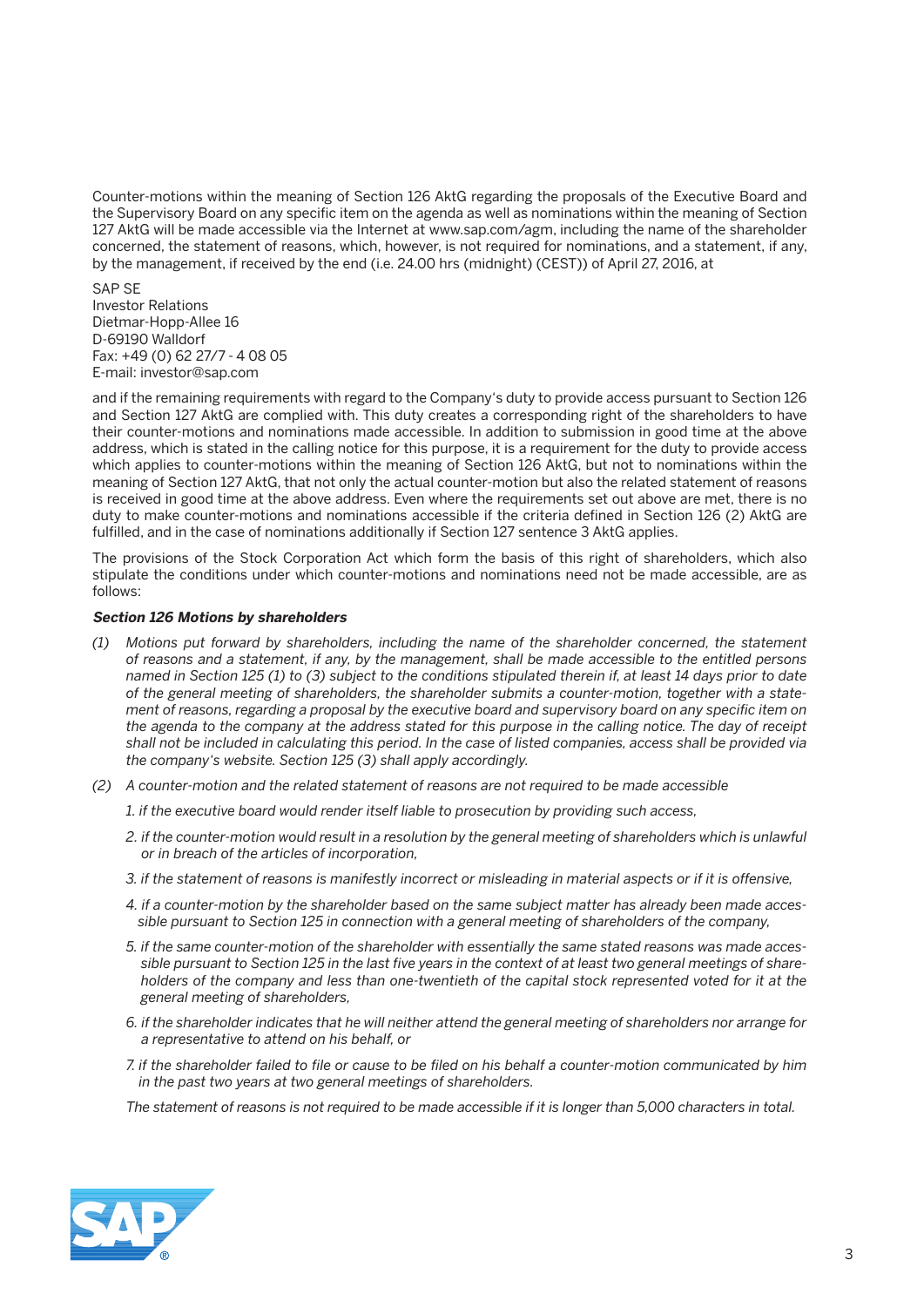*(3) If several shareholders file a counter-motion regarding the same subject matter proposed for resolution, the executive board my combine the counter-motions and their statements of reasons.*

#### **Section 127 Nominations by shareholders**

 *Section 126 shall apply mutatis mutandis to nominations put forward by shareholders for the election of supervisory board members or auditors. No reasons need to be stated for nominations. The executive board is not obligated to make the nomination accessible if the nomination does not contain the information pursuant to Section 124 (3) sentence 4 and Section 125 (1) sentence 5. The executive board shall add the following information to nominations put forward by shareholders for the election of supervisory board members of listed companies which are subject to the German Co-Determination Act (Mitbestimmungsgesetz), the German Coal and Steel Co-Determination Act (Montan-Mitbestimmungsgesetz) or the German Co-Determination Supplementary Act (Mitbestimmungsergänzungsgesetz):*

- *1. Indication of the requirements pursuant to section 96 (2),*
- *2. Statement whether any objection was raised against joint compliance (Gesamterfüllung) pursuant to section 96 (2) sentence 3, and*
- *3. Statement of the minimum numbers of seats on the supervisory board to be held by women and men, respectively, in order to fulfill the minimum share requirement (Mindestanteilsgebot) pursuant to section 96 (2) sentence 1.*

# **Section 124 Publication of supplementary requests; resolution proposals (extract: sentence 4)**

 *(3) (...) The proposal for the election of supervisory board members or auditors shall state the name, occupation held and place of residence. (...)*

#### **Section 125 Notices to shareholders and supervisory board members (extract: sentence 5)**

 *(1) (…) In the case of listed companies, any nomination of supervisory board members shall include information on their membership of any other supervisory boards that are required to be set up by law; information on their membership of comparable supervisory bodies of commercial companies in Germany and abroad shall be included.*

# **3. Shareholders' right to information pursuant to Section 131 (1) AktG**

 Under Section 131 (1) AktG, any shareholder who makes a corresponding request at the General Meeting of Shareholders must be given information by the Executive Board relating to the Company's affairs, including its legal and business relations to affiliates, the position of the group and the companies consolidated in the group financial statements, provided such information is necessary in order to make an informed judgment in respect of an agenda item and the Executive Board does not have the right to refuse to disclose such information. The rights to refuse to disclose information are listed in Section 131 (3) AktG. Shareholders attending online, however, are not able to issue requests for information.

 The provisions of the Stock Corporation Act establishing this right of shareholders, which also stipulate the conditions under which information is not required to be disclosed, read as follows (extracts):

# **Section 131 Shareholder's right to information**

 *(1) Any shareholder who makes a corresponding request at the general meeting of shareholders shall be given information by the executive board relating to the company's affairs, provided such information is necessary in order to make an informed judgment in respect of an agenda item. The duty to provide information shall also extend to the company's legal and business relations to affiliates. If a company makes use of the simplified procedure pursuant to Section 266 (1) sentence 3, Section 276 or Section 288 of the German Commercial Code (*Handelsgesetzbuch*), each shareholder may request that the annual financial statements be presented to him at the general meeting of shareholders dealing with such annual financial statements in the form which would have been used without such simplified procedure. The duty of the executive board of a parent company (Section 290 (1), (2) of the Commercial Code) to provide information at the general meeting of shareholders at which the group financial statements and the group management report are presented shall also extend to the position of the group and the companies consolidated in the group financial statements.*